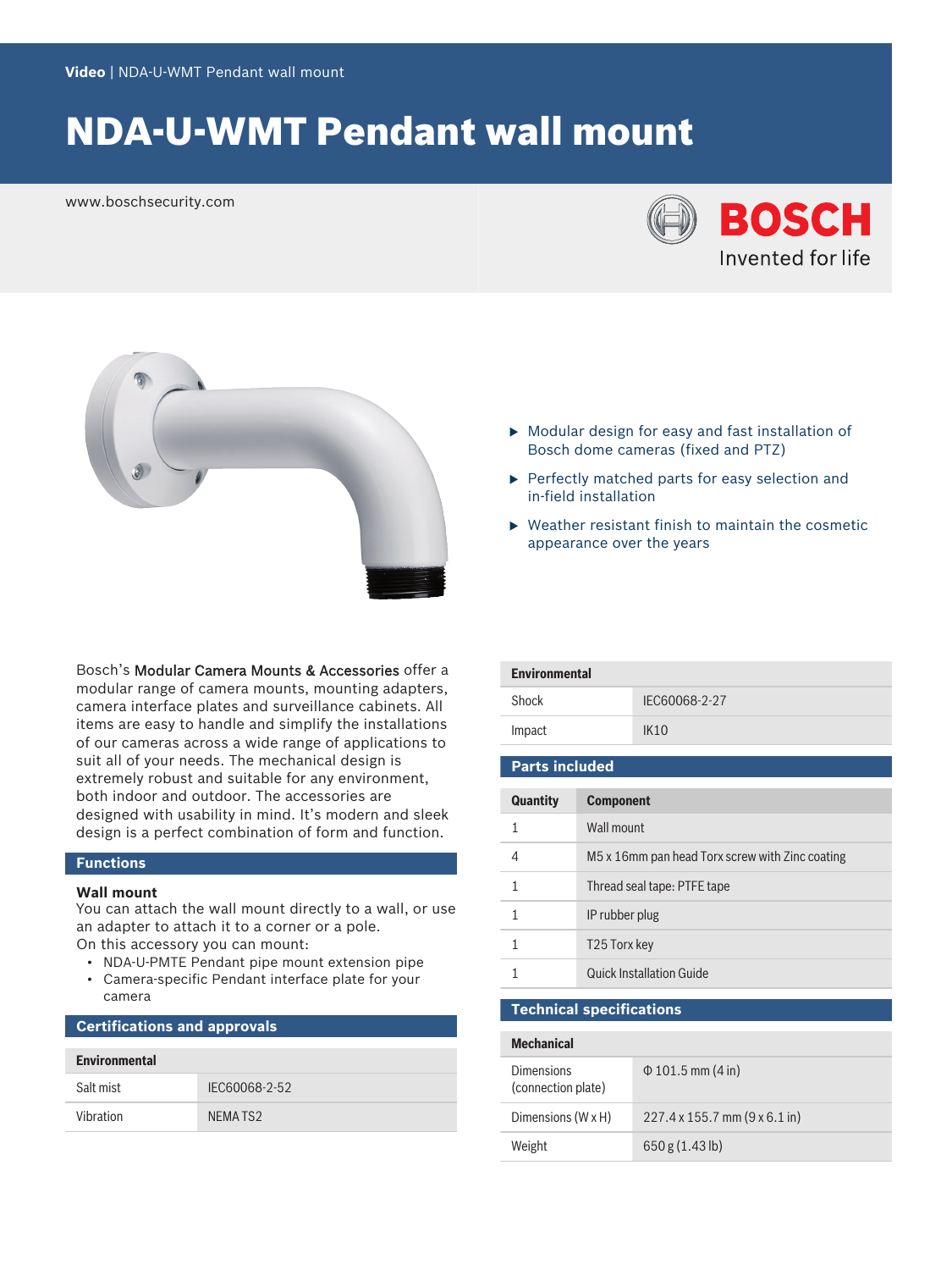# **Mechanical** Standard Color White (RAL 9003) Construction Material Aluminum alloy Mounting To a wall 80





*NDA-U-WMT Pendant wall mount Dimensions in mm (inch)*

#### **Ordering information**

#### **NDA-U-WMT Pendant wall mount**

Universal wall mount for dome cameras, white Order number **NDA-U-WMT**

#### **Accessories**

**NDA-U-PMTE Pendant pipe extension pipe 50cm / 20in** Extension for universal pipe mount, 50 cm, white Order number **NDA-U-PMTE**

#### **NDA-U-PSMB Pendant wall/ceiling mount SMB**

Surface mount box (SMB) for wall mount or pipe mount.

Order number **NDA-U-PSMB**

#### **NDA-4020-PIP Pendant interface plate AUTODOME 4000i**

Pendant interface plate to mount AUTODOME IP 4000i camera to NDA-U-WMT or NDA-U-PMT. Order number **NDA-4020-PIP**

## **NDA-5030-PIP Pendant interface plate NDE-4/5000**

Interface plate to mount a camera (FLEXIDOME 5000 family) to a pendant or pipe, white; for outdoor use. Order number **NDA-5030-PIP**

**NDA-5031-PIP Pendant interface plate NDI-4/5000** Interface plate to mount a camera (FLEXIDOME 5000 family) to a pendant or pipe, white; for indoor use. Order number **NDA-5031-PIP**

**NDA-7010-PIP Pendant interface plate FLEXIDOME 7000** Pendant interface plate for FLEXIDOME IP panoramic 7000.

Order number **NDA-7010-PIP**

**NDA-8000-PIP Pendant interface plate, indoor** Pendant interface plate for FLEXIDOME IP 8000i, indoor. Order number **NDA-8000-PIP**

#### **NDA-8000-PIPW Pendant interface plate, outdoor**

Pendant interface plate including weather protector for FLEXIDOME IP 8000i, outdoor.

Order number **NDA-8000-PIPW**